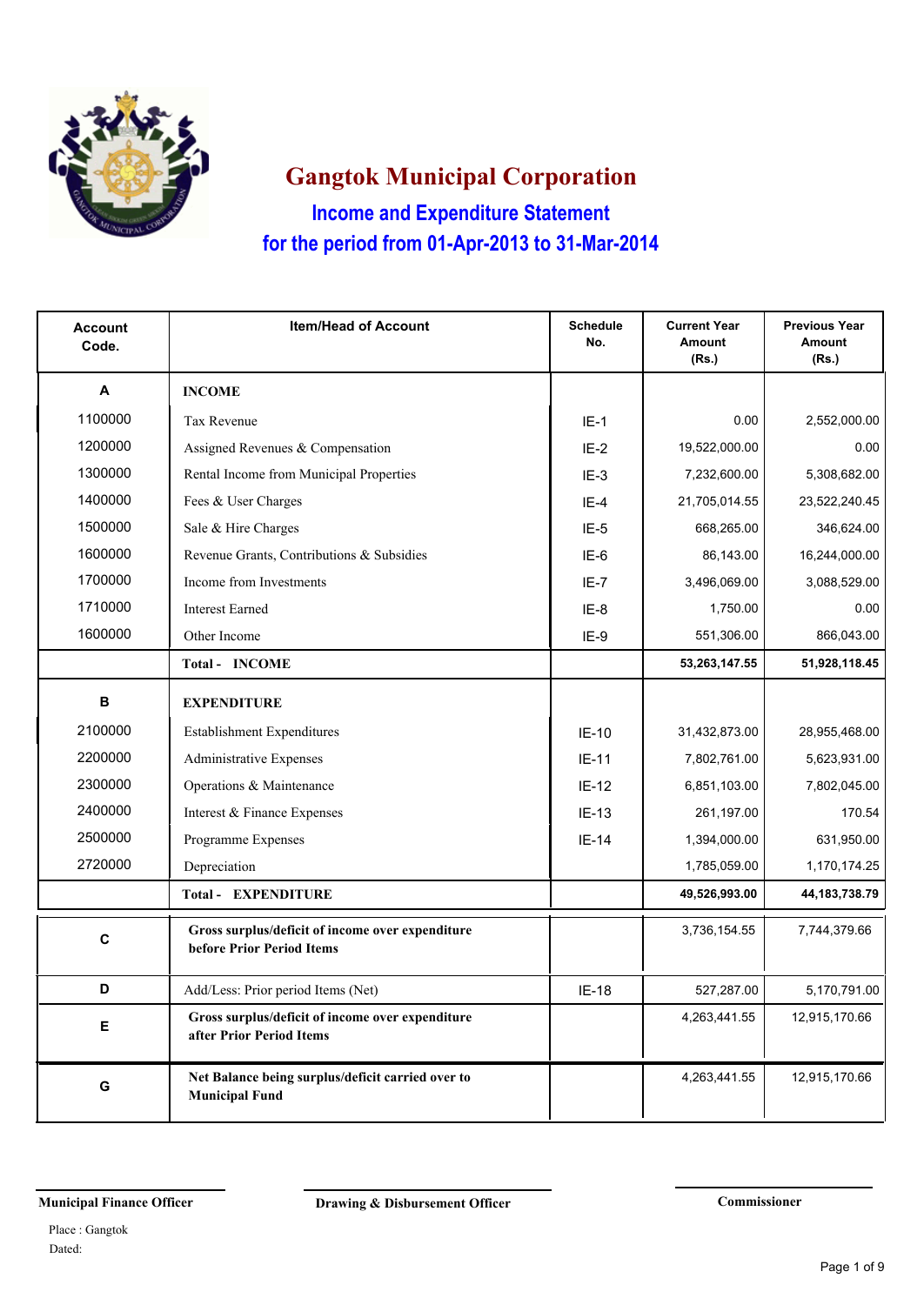### **Schedule IE-1** Tax Revenue

| <b>Account</b><br>Code | <b>Particulars</b>         | <b>Current Year</b><br>Amount<br>(Rs.) | <b>Previous Year</b><br>Amount<br>(Rs.) |
|------------------------|----------------------------|----------------------------------------|-----------------------------------------|
| 1108002                | Others Taxes - Toll Tax    | 0.00                                   | 2,552,000.00                            |
|                        | <b>Total - Tax Revenue</b> | 0.001                                  | 2,552,000.00                            |

#### **Schedule IE-2** Assigned Revenues & Competence

| <b>Account</b><br>Code | <b>Particulars</b>                                                      | <b>Current Year</b><br>Amount<br>(Rs.) | <b>Previous Year</b><br>Amount<br>(Rs.) |
|------------------------|-------------------------------------------------------------------------|----------------------------------------|-----------------------------------------|
| 1201004                | Taxes & Duties Collected by Other Governments-Professional Tax (State C | 19,522,000.00                          | 0.00                                    |
|                        | <b>Total - Assigned Revenues &amp; Compensation</b>                     | 19,522,000.00                          | 0.00                                    |

### **Schedule IE-3** Rental Income from Muni

| <b>Account</b><br>Code | <b>Particulars</b>                                                 | <b>Current Year</b><br>Amount<br>(Rs.) | <b>Previous Year</b><br>Amount<br>(Rs.) |
|------------------------|--------------------------------------------------------------------|----------------------------------------|-----------------------------------------|
| 1301002                | Rent from Civic Amenities - Rent from Shopping Complexes           | 7,210,200.00                           | 5,302,532.00                            |
| 1301005                | Rent from Civic Amenities - Rent from Municipal Grounds and Fields | 0.00                                   | 6,150.00                                |
| 1302001                | Rent from Office Buildings - Rent from Offices / Godown            | 22,400.00                              | 0.00                                    |
|                        | Total - Rental Income from Municipal Properties                    | 7.232,600.00                           | 5,308,682.00                            |

### **Schedule IE-4** Fees & User Charges

| <b>Account</b><br>Code | <b>Particulars</b>                                                             | <b>Current Year</b><br>Amount<br>(Rs.) | <b>Previous Year</b><br><b>Amount</b><br>(Rs.) |
|------------------------|--------------------------------------------------------------------------------|----------------------------------------|------------------------------------------------|
| 1401101                | Licensing Fees - Trade license fees                                            | 12,643,137.55                          | 10,755,437.95                                  |
| 1401102                | Licensing Fees - Trade license Temporary Permission fee                        | 3,300.00                               | 498,506.00                                     |
| 1401110                | Licensing Fees - Licensing Fees from Bar                                       | 7,500.00                               | 0.00                                           |
| 1401201                | Fees for Grant of Permit - Permit Fee                                          | 0.00                                   | 13,000.00                                      |
| 1401300                | Fees for Certificate or Extract - Consolidated Fees for Certificate or Extract | 8,765.00                               | 167,915.00                                     |
| 1402008                | Penalties and Fines - Other Penalties and Fines                                | 936,456.00                             | 819,634.00                                     |
| 1404001                | Other Fees - Advertisement fees (Hoarding & Bannering Contracts)               | 557,827.00                             | 0.00                                           |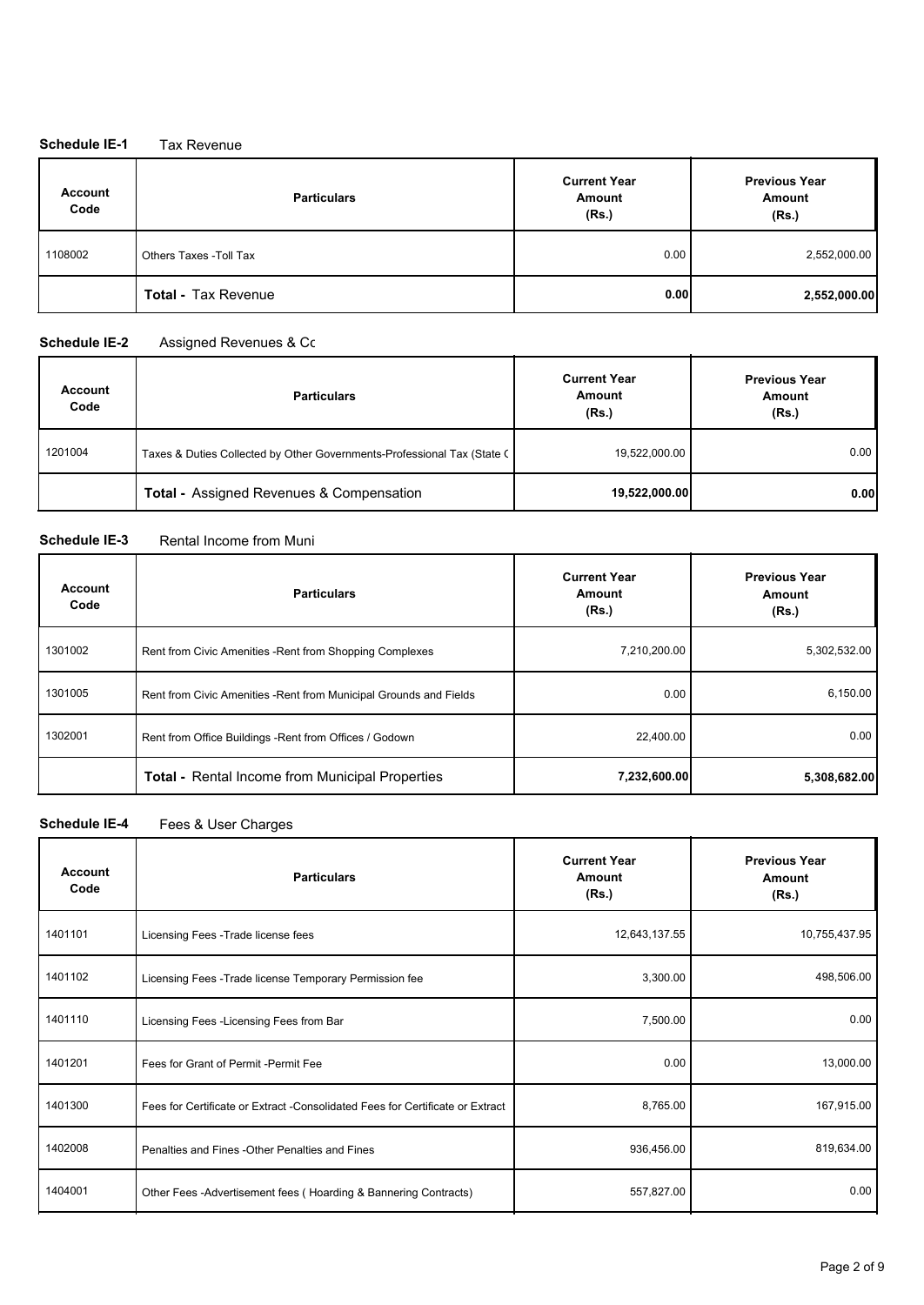| 1404012 | Other Fees - Miscellaneous fees                    | 0.00          | 2,740.00      |
|---------|----------------------------------------------------|---------------|---------------|
| 1405005 | User Charges - Garbage Collection Charges          | 7,304,695.50  | 6,432,959.50  |
| 1405006 | User Charges -Pay & Use toilets                    | 0.00          | 125,200.00    |
| 1405007 | User Charges - Parking Space Charges (On contract) | 0.00          | 3,860,403.00  |
| 1405012 | User Charges - Sanitation Charges                  | 243,333.50    | 782,945.00    |
| 1408000 | Other Charges - Consolidated Other Charges         | 0.00          | 4,000.00      |
| 1408001 | Other Charges - Other Charges                      | 0.00          | 59,500.00     |
|         | <b>Total - Fees &amp; User Charges</b>             | 21,705,014.55 | 23,522,240.45 |

Schedule IE-5 Sale & Hire Charges

| <b>Account</b><br>Code | <b>Particulars</b>                                        | <b>Current Year</b><br><b>Amount</b><br>(Rs.) | <b>Previous Year</b><br>Amount<br>(Rs.) |
|------------------------|-----------------------------------------------------------|-----------------------------------------------|-----------------------------------------|
| 1501101                | Sale of Forms & Publications - Sale of tender papers      | 63,000.00                                     | 63,100.00                               |
| 1501102                | Sale of Forms & Publications - Sale of Trade License form | 167,500.00                                    | 185,624.00                              |
| 1501103                | Sale of Forms & Publications -Sale of Pass Books          | 50.00                                         | 0.00                                    |
| 1504001                | Hire Charges for Vehicles - Hire Charges for Vehicles     | 437,715.00                                    | 97,900.00                               |
|                        | <b>Total - Sale &amp; Hire Charges</b>                    | 668,265.00                                    | 346,624.00                              |

# **Schedule IE-6** Revenue Grants, Contributions

| Account<br>Code | <b>Particulars</b>                                                      | <b>Current Year</b><br>Amount<br>(Rs.) | <b>Previous Year</b><br><b>Amount</b><br>(Rs.) |
|-----------------|-------------------------------------------------------------------------|----------------------------------------|------------------------------------------------|
| 1601001         | Revenue Grants-From State Government                                    | 0.00                                   | 16,244,000.00                                  |
| 1602001         | Re-imbursement of expenses-From State Government                        | 36,480.00                              | 0.00                                           |
| 1602003         | Re-imbursement of expenses-From Other Organizations - Electricity Chard | 49,663.00                              | 0.00                                           |
|                 | <b>Total - Revenue Grants, Contributions &amp; Subsidies</b>            | 86,143.00                              | 16,244,000.00                                  |

**Schedule IE-7** Income from Investments

| <b>Account</b><br>Code | <b>Particulars</b>              | <b>Current Year</b><br>Amount<br>(Rs.) | <b>Previous Year</b><br>Amount<br>(Rs.) |
|------------------------|---------------------------------|----------------------------------------|-----------------------------------------|
| 1701001                | Interest - Fixed deposits       | 3,220,584.00                           | 2,798,776.00                            |
| 1701008                | Interest - Other Interest       | 275,485.00                             | 289,753.00                              |
|                        | Total - Income from Investments | 3,496,069.00                           | 3,088,529.00                            |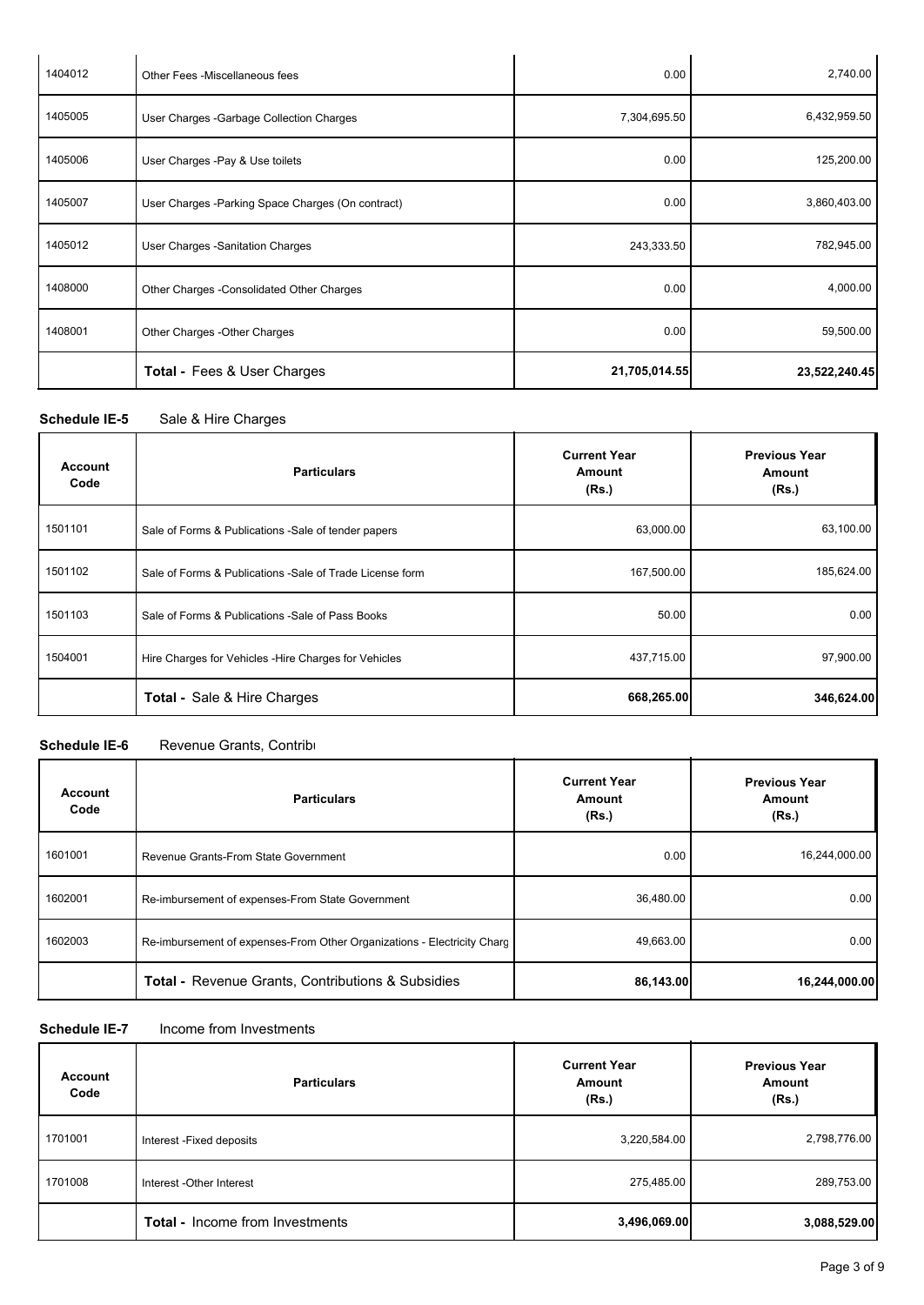#### **Schedule IE-8** Interest Earned

| <b>Account</b><br>Code | <b>Particulars</b>                               | <b>Current Year</b><br>Amount<br>(Rs.) | <b>Previous Year</b><br>Amount<br>(Rs.) |
|------------------------|--------------------------------------------------|----------------------------------------|-----------------------------------------|
| 1718001                | Other Interest - Interest from other receivables | 1,750.00                               | 0.00                                    |
|                        | <b>Total - Interest Earned</b>                   | 1,750.00                               | 0.00                                    |

### **Schedule IE-9** Other Income

| <b>Account</b><br>Code | <b>Particulars</b>                                                        | <b>Current Year</b><br>Amount<br>(Rs.) | <b>Previous Year</b><br>Amount<br>(Rs.) |
|------------------------|---------------------------------------------------------------------------|----------------------------------------|-----------------------------------------|
| 1602004                | Re-imbursement of Expenses - From Other Organisations - Others            | 105,206.00                             | 0.00                                    |
| 1801001                | Deposits Forfeited -Income from forfeiture of Deposits                    | 132,300.00                             | 0.00                                    |
| 1805001                | Unclaimed Refund Payable/ Liabilities Written Back - Lapsed / Stale Chequ | 0.00                                   | 50,467.00                               |
| 1806103                | Scheme Revenue Income-SJSRY Income                                        | 210,000.00                             | 814,976.00                              |
| 1806200                | Deferred Grant Income-Consolidated Deferred Grant Income                  | 103,800.00                             | 0.00                                    |
| 1808000                | Miscellaneous Income - Consolidated Miscellaneous Income                  | 0.00                                   | 600.00                                  |
|                        | <b>Total - Other Income</b>                                               | 551,306.00                             | 866,043.00                              |

## **Schedule IE-10** Establishment Expenditure

| <b>Account</b><br>Code | <b>Particulars</b>                                                      | <b>Current Year</b><br>Amount<br>(Rs.) | <b>Previous Year</b><br>Amount<br>(Rs.) |
|------------------------|-------------------------------------------------------------------------|----------------------------------------|-----------------------------------------|
| 2101001                | Salaries, Wages and Bonus -Salaries & Allowances - Officers             | 3,556,994.00                           | 4,892,285.00                            |
| 2101002                | Salaries, Wages and Bonus -Salaries & Allowances - Staff                | 11,227,614.00                          | 10,479,183.00                           |
| 2101003                | Salaries, Wages and Bonus - Wages                                       | 8,048,085.00                           | 4,336,143.00                            |
| 2101004                | Salaries, Wages and Bonus - Bonus & Ex-Gratia                           | 178,000.00                             | 171,900.00                              |
| 2101005                | Salaries, Wages and Bonus - Honorarium                                  | 3,000.00                               | 935,400.00                              |
| 2101006                | Salaries, Wages and Bonus - Arrears and Supplementary Pay               | 552,457.00                             | 898,963.00                              |
| 2101007                | Salaries, Wages and Bonus - Consolidated Pay                            | 1,864,467.00                           | 2,307,761.00                            |
| 2102001                | Benefits and Allowances - Remuneration & Fees (People Representatives)  | 1,865,771.00                           | 877,203.00                              |
| 2102002                | Benefits and Allowances -Allowances to People Representatives - Ward Co | 504,400.00                             | 14,531.00                               |
| 2102006                | Benefits and Allowances -Compensation to Staff                          | 0.00                                   | 21,535.00                               |
| 2102007                | Benefits and Allowances -Staff welfare expenses                         | 0.00                                   | 473,118.00                              |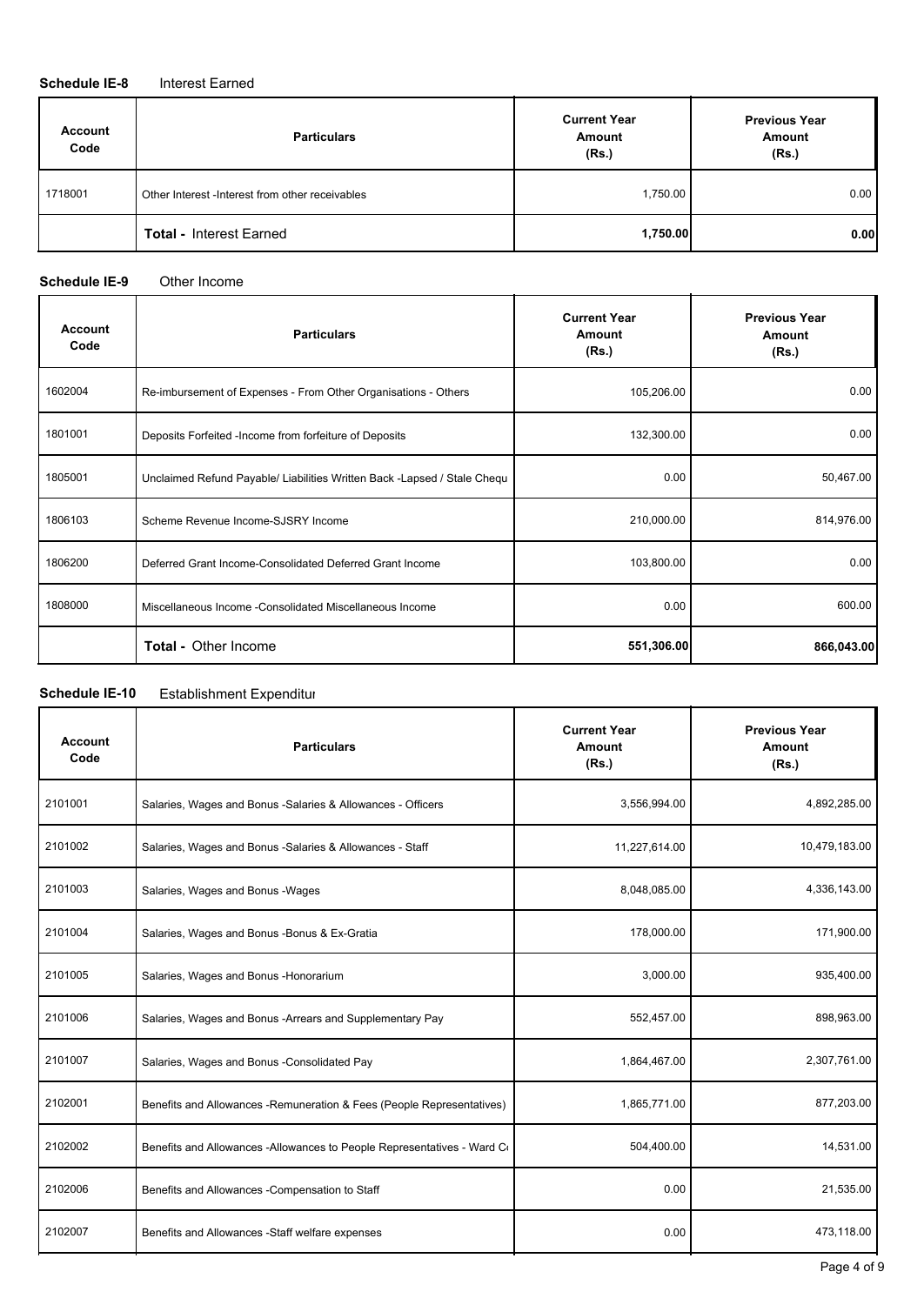| 2102010 | Conveyance allowance                                                 | 96,000.00     | 80,000.00     |
|---------|----------------------------------------------------------------------|---------------|---------------|
| 2102011 | Benefits and Allowances - Overtime Allowance                         | 90,000.00     | 0.00          |
| 2103001 | Pension - Pension / Family Pension (Monthly)                         | 1,157,268.00  | 1,218,925.00  |
| 2104002 | Other Terminal & Retirement Benefits - Retirement Gratuity           | 0.00          | 34,742.00     |
| 2104003 | Other Terminal & Retirement Benefits - Provident Fund Contribution   | 936,410.00    | 891,024.00    |
| 2104005 | Other Terminal & Retirement Benefits - Leave Encashment              | 261,632.00    | 225,511.00    |
| 2104006 | Other Terminal & Retirement Benefits - Contribution for Leave Salary | 1,090,775.00  | 1,097,244.00  |
|         | <b>Total - Establishment Expenditures</b>                            | 31,432,873.00 | 28,955,468.00 |

## **Schedule IE-11** Administrative Expenses

| <b>Account</b><br>Code | <b>Particulars</b>                                                      | <b>Current Year</b><br>Amount<br>(Rs.) | <b>Previous Year</b><br>Amount<br>(Rs.) |
|------------------------|-------------------------------------------------------------------------|----------------------------------------|-----------------------------------------|
| 2200000                | Consolidated Administrative Expenses-Consolidated Administrative Expen- | 0.00                                   | 63.00                                   |
| 2201002                | Rent, Rates and Taxes - Rent of Municipal School Building               | 0.00                                   | 30,000.00                               |
| 2201003                | Rent, Rates and Taxes -Others Rents                                     | 117,000.00                             | 30.000.00                               |
| 2201101                | Office Maintenance - Electricity charges                                | 761,396.00                             | 398,782.00                              |
| 2201104                | Office Maintenance -Others                                              | 45,310.00                              | 450.00                                  |
| 2201201                | Communication Expenses-Telephone and Mobile expenses                    | 84,301.00                              | 86,569.00                               |
| 2201203                | Communication Expenses-Postage and Courier expenses                     | 15,526.00                              | 8,660.00                                |
| 2202001                | Books & Periodicals -Magazines                                          | 12,355.00                              | 2,330.00                                |
| 2202002                | Books & Periodicals -Newspapers                                         | 23,955.00                              | 25,529.00                               |
| 2202101                | Printing and Stationery - Printing expenses                             | 269,893.00                             | 169,127.00                              |
| 2202102                | Printing and Stationery -Stationery                                     | 850,665.00                             | 548,958.00                              |
| 2202103                | Printing and Stationery - Computer stationery and consumables           | 230,703.00                             | 181,169.00                              |
| 2203001                | Travelling & Conveyance - Conveyance expenses                           | 0.00                                   | 18.816.00                               |
| 2203002                | Travelling & Conveyance - Fuel, Petrol and Diesel                       | 762,606.00                             | 1,155,491.00                            |
| 2203004                | Travelling & Conveyance - Tours & Travels                               | 2,843,221.00                           | 769,754.00                              |
| 2205002                | Audit Fees - External Audit Fees                                        | 13,483.00                              | 26,966.00                               |
| 2205203                | Professional and Other Fees -Consultancy fees                           | 0.00                                   | 10,000.00                               |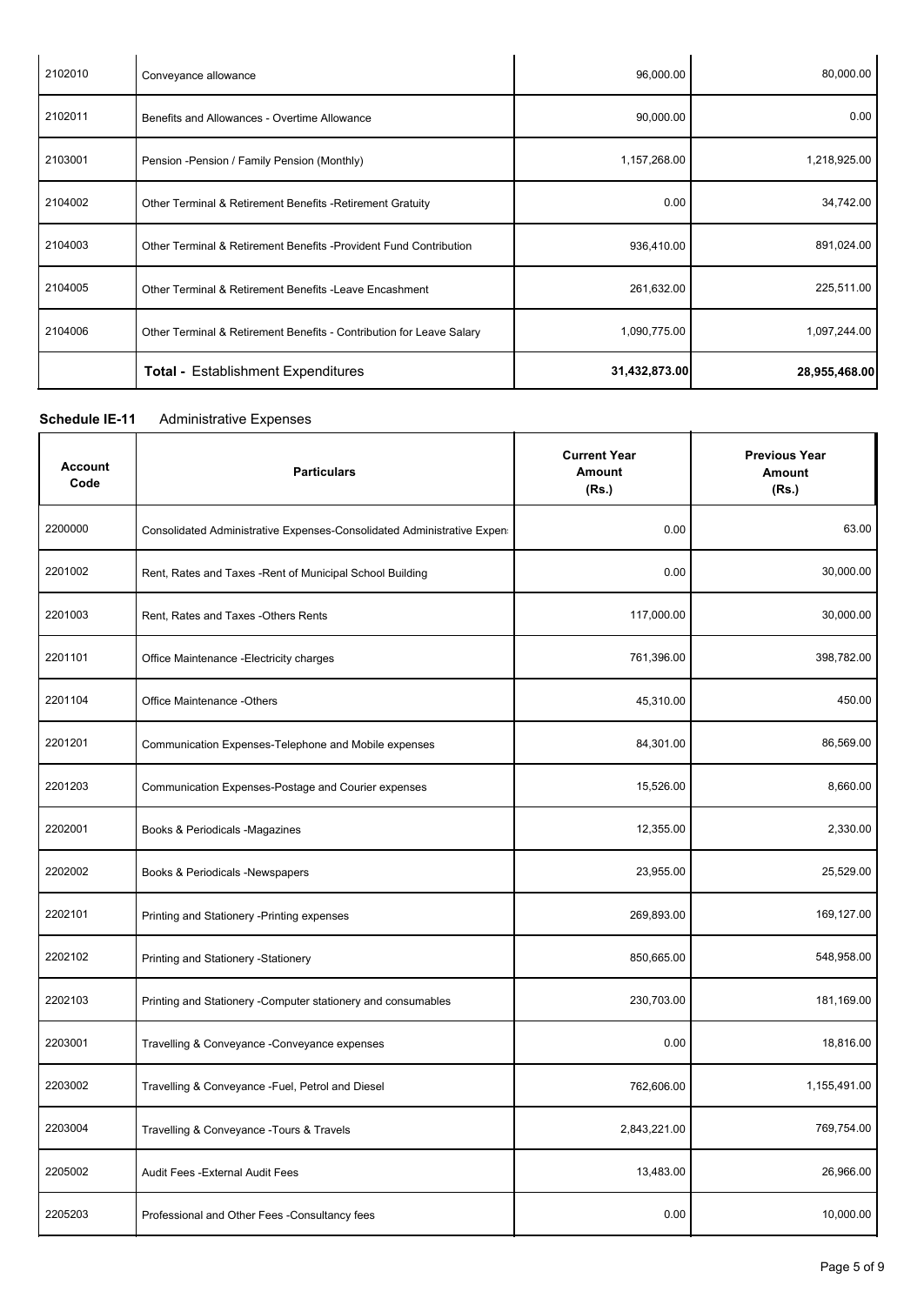| 2206001 | Advertisement and Publicity -Guest entertainment expenses            | 0.00         | 11,409.00    |
|---------|----------------------------------------------------------------------|--------------|--------------|
| 2206002 | Advertisement and Publicity -Advertisement expenses                  | 234,586.00   | 177,587.00   |
| 2206004 | Advertisement and Publicity - Website and Internet Related Expenses  | 90,337.00    | 20,150.00    |
| 2206101 | Membership & subscriptions - Expenses for Membership & subscriptions | 20,000.00    | 20,000.00    |
| 2208001 | Other Administrative Expenses-Expenses for Meeting                   | 208,513.00   | 224,175.00   |
| 2208002 | Other Administrative Expenses-Expenses for Training                  | 392,440.00   | 824,196.00   |
| 2208003 | Other Administrative Expenses-Miscellaneous expenses                 | 0.00         | 27,870.00    |
| 2208004 | Other Administrative Expenses-Medical Re-imbursement                 | 632,602.00   | 675,273.00   |
| 2208005 | Other Administrative Expenses-Data Entry Operator Charges            | 0.00         | 7,667.00     |
| 2208007 | Other Administrative Expenses - Hospitality Expenses                 | 0.00         | 22,190.00    |
| 2208009 | Other Administrative Expenses - Motor Vehicle Tax                    | 92,871.00    | 150,750.00   |
| 2208010 | Other Administrative Expenses - Liveries                             | 100,998.00   | 0.00         |
|         | <b>Total - Administrative Expenses</b>                               | 7,802,761.00 | 5,623,931.00 |

# **Schedule IE-12** Operations & Maintenance

l,

| <b>Account</b><br>Code | <b>Particulars</b>                                               | <b>Current Year</b><br>Amount<br>(Rs.) | <b>Previous Year</b><br>Amount<br>(Rs.) |
|------------------------|------------------------------------------------------------------|----------------------------------------|-----------------------------------------|
| 2301001                | Power & Fuel -Consumption of Diesel and Petrol                   | 2,965,222.00                           | 1,984,248.00                            |
| 2303001                | Consumption of Stores - General Stores                           | 0.00                                   | 65,887.00                               |
| 2303005                | <b>Consumption of Stores - Civil Stores</b>                      | 0.00                                   | 32,645.00                               |
| 2303006                | Consumption of Stores - Sanitary & Conservancy Store             | 283,221.00                             | 806,119.00                              |
| 2304002                | Hire Charges - Hire Charges of Vehicles                          | 0.00                                   | 30,025.00                               |
| 2304003                | Hire Charges - Other Hire Charges                                | 67,200.00                              | 0.00                                    |
| 2305001                | Repairs & maintenance -Infrastructure Assets -Roads & Bridges    | 0.00                                   | 151,755.00                              |
| 2305005                | Repairs & maintenance -Infrastructure Assets -Storm Water Drains | 0.00                                   | 289,007.00                              |
| 2305104                | Repairs & maintenance - Civic Amenities - Parking Lots           | 0.00                                   | 748,287.00                              |
| 2305105                | Repairs & maintenance - Civic Amenities - Markets & Complexes    | 212,225.00                             | 1,107,607.00                            |
| 2305107                | Repairs & maintenance - Civic Amenities - Fire Tender Engines    | 90,755.00                              | 88,334.00                               |
| 2305201                | Repairs & maintenance -Buildings -Office Buildings               | 193,372.00                             | 76,830.00                               |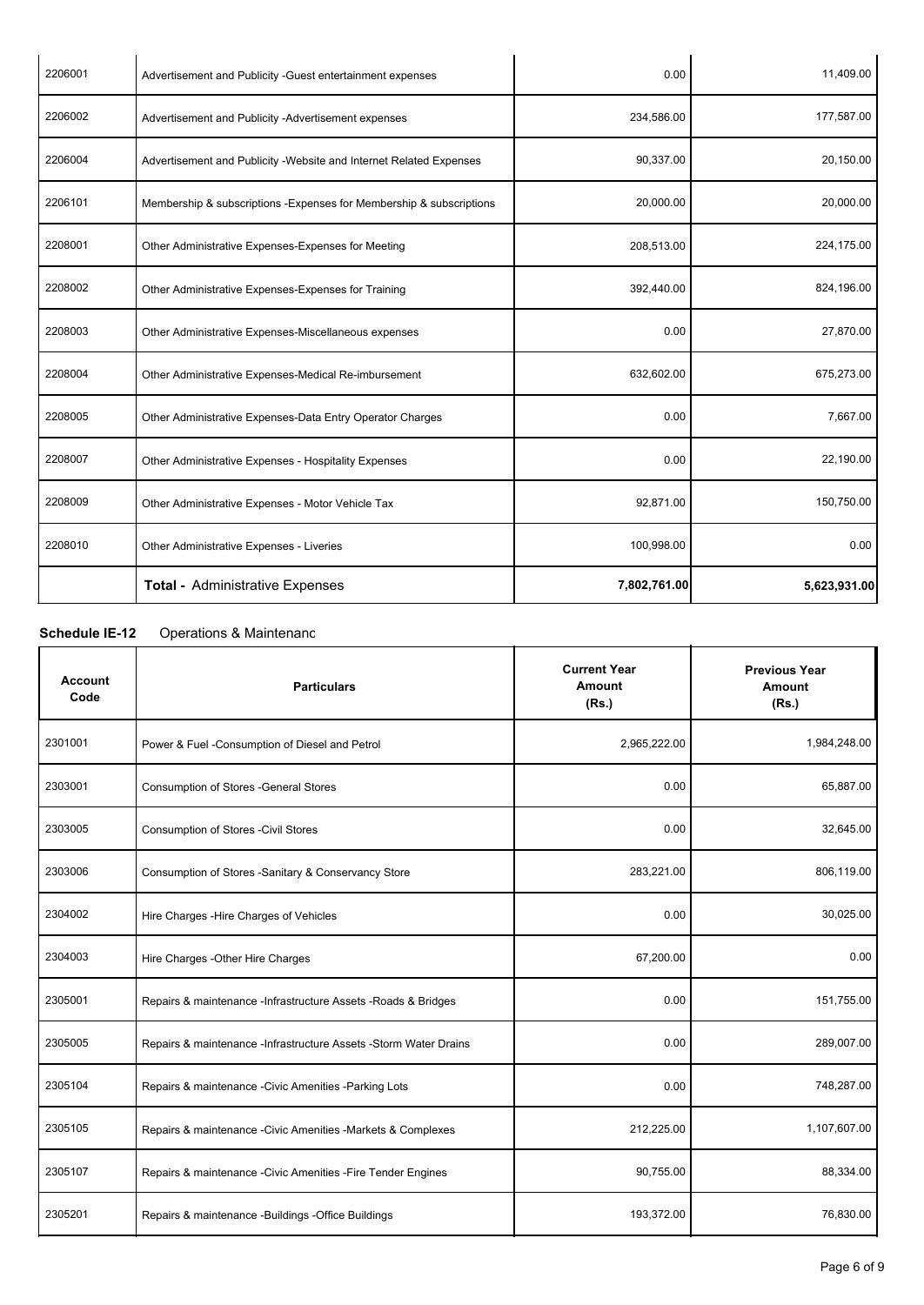| 2305303 | Repairs & maintenance -Vehicles -SWM Vehicles                           | 1,419,392.00 | 1,756,277.00 |
|---------|-------------------------------------------------------------------------|--------------|--------------|
| 2305305 | Repairs & maintenance - Vehicles - Office Vehicles                      | 604,782.00   | 183,233.00   |
| 2305901 | Repairs & maintenance - Others - Furniture & Fixture                    | 15,780.00    | 200.00       |
| 2305902 | Repairs & maintenance -Others -Electrical Appliances                    | 5,420.00     | 0.00         |
| 2305903 | Repairs & maintenance -Others -Office Equipments                        | 0.00         | 7,889.00     |
| 2305906 | Repairs & maintenance -Others -Other fixed assets                       | 104,294.00   | 11,521.00    |
| 2305907 | Repairs & maintenance -Others -Computers and Accessories                | 25,000.00    | 2,600.00     |
| 2308003 | Other operating & maintenance expenses -Garbage & Clearance expenses    | 390,600.00   | 224,181.00   |
| 2308004 | Other operating & maintenance expenses - Pesticide at Compost Plant, Ma | 410,000.00   | 235,400.00   |
| 2308008 | Other operating & maintenance expenses - Disposal of Pauper Dead Bodie  | 63,840.00    | 0.00         |
|         | Total - Operations & Maintenance                                        | 6,851,103.00 | 7,802,045.00 |

### **Schedule IE-13** Interest & Finance Expen

| <b>Account</b><br>Code | <b>Particulars</b>                                                             | <b>Current Year</b><br>Amount<br>(Rs.) | <b>Previous Year</b><br>Amount<br>(Rs.) |
|------------------------|--------------------------------------------------------------------------------|----------------------------------------|-----------------------------------------|
| 2405001                | Interest on Loans from Banks & Other Financial Institutions - Interest on Loan | 190,065.00                             | 0.00                                    |
| 2407001                | Bank Charges - Cheque Dishonour Charges                                        | 0.00                                   | 112.36                                  |
| 2407003                | Bank Charges - Bank Charges and other Commission Charges                       | 70.00                                  | 58.18                                   |
| 2408001                | Other Finance Expenses -Discount on Early / Prompt Payments of Taxes (         | 71,062.00                              | 0.00                                    |
|                        | <b>Total - Interest &amp; Finance Expenses</b>                                 | 261,197.00                             | 170.54                                  |

#### **Schedule IE-14** Programme Expenses

| <b>Account</b><br>Code | <b>Particulars</b>                              | <b>Current Year</b><br>Amount<br>(Rs.) | <b>Previous Year</b><br><b>Amount</b><br>(Rs.) |
|------------------------|-------------------------------------------------|----------------------------------------|------------------------------------------------|
| 2502001                | Own Programme - Festival Grants                 | 0.00                                   | 25,000.00                                      |
| 2502006                | Own Programme -Donations etc.                   | 70,000.00                              | 0.00                                           |
| 2502007                | Own Programme -Miscellaneous Programme Expenses | 614,000.00                             | 45,600.00                                      |
| 2502009                | Own Program - Public Awareness                  | 500,000.00                             | 0.00                                           |
| 2502101                | Scheme Programme -SJSRY Wages                   | 0.00                                   | 134,035.00                                     |
| 2502102                | Scheme Programme -SJSRY Other Expenses          | 210,000.00                             | 427,315.00                                     |
|                        | <b>Total - Programme Expenses</b>               | 1,394,000.00                           | 631,950.00                                     |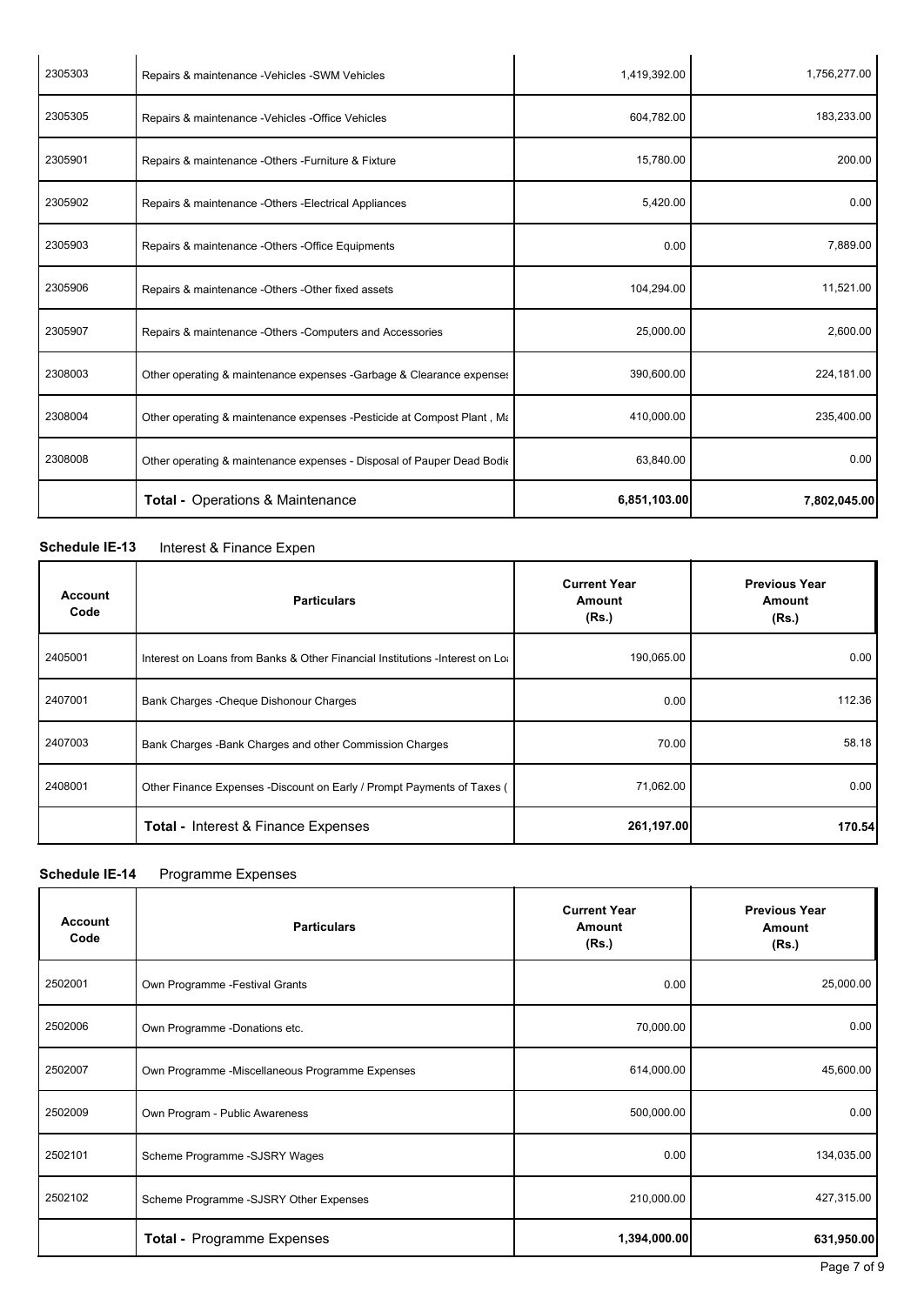| Account<br>Code | <b>Particulars</b>                                                             | <b>Current Year</b><br>Amount<br>(Rs.) | <b>Previous Year</b><br>Amount<br>(Rs.) |
|-----------------|--------------------------------------------------------------------------------|----------------------------------------|-----------------------------------------|
| 2722001         | <b>Buildings -Office Buildings</b>                                             | 17,769.00                              | 18,061.27                               |
| 2722003         | <b>Buildings -Market Building</b>                                              | 42,659.00                              | 19,205.00                               |
| 2722006         | Buildings - Building attached to Civic Amenities                               | 735.00                                 | 0.00                                    |
| 2723001         | Roads & Bridges - Concrete Roads                                               | 91,363.00                              | 0.00                                    |
| 2723006         | Roads & Bridges - Railing                                                      | 11,957.00                              | 0.00                                    |
| 2723103         | Sewerage and Drainage -Box Drains                                              | 0.00                                   | 3,509.09                                |
| 2723204         | Water Supply Network-Water Pipelines                                           | 0.00                                   | 8,101.55                                |
| 2723205         | Water Supply Network-Water Treatment Plant                                     | 13,289.00                              | 0.00                                    |
| 2723301         | Public Lighting System-Lamp posts                                              | 5,645.00                               | 0.00                                    |
| 2723304         | Public Lighting System-Others                                                  | 0.00                                   | 8,000.00                                |
| 2724001         | Plant & machinery -Depreciation on Plant & machinery                           | 0.00                                   | 17,675.50                               |
| 2724002         | Plant & Machinery - SWM Equipments                                             | 17,676.00                              | 0.00                                    |
| 2725001         | Vehicles -Motor Car                                                            | 81,144.00                              | 72,522.40                               |
| 2725002         | Vehicles -Jeep                                                                 | 143,649.00                             | 124,353.20                              |
| 2725004         | Vehicles - Trucks                                                              | 502,165.00                             | 340,059.34                              |
| 2725006         | Vehicles - Cranes                                                              | 13,289.00                              | 6,644.65                                |
| 2725009         | Vehicles - JCB                                                                 | 103,385.00                             | 0.00                                    |
| 2726002         | Office & Other Equipments - Computers                                          | 303,598.00                             | 281,573.00                              |
| 2726004         | Office & Other Equipments -Photo-copiers                                       | 7,728.00                               | 7,728.40                                |
| 2726007         | Office & Other Equipments -Others                                              | 44,917.00                              | 50,314.20                               |
| 2727001         | Furniture, Fixtures, Fittings and Electrical Appliances - Wooden Furniture     | 48,027.00                              | 44,150.45                               |
| 2727002         | Furniture, Fixtures, Fittings and Electrical Appliances -Metal Furniture       | 47,512.00                              | 45,311.50                               |
| 2727003         | Furniture, Fixtures, Fittings and Electrical Appliances - Electrical Items and | 68,801.00                              | 31,224.40                               |
| 2727004         | Furniture, Fixtures, Fittings and Electrical Appliances -Others                | 215,751.00                             | 83,740.30                               |
| 2728001         | Other Fixed Assets - Intangible Assets                                         | 0.00                                   | 8,000.00                                |